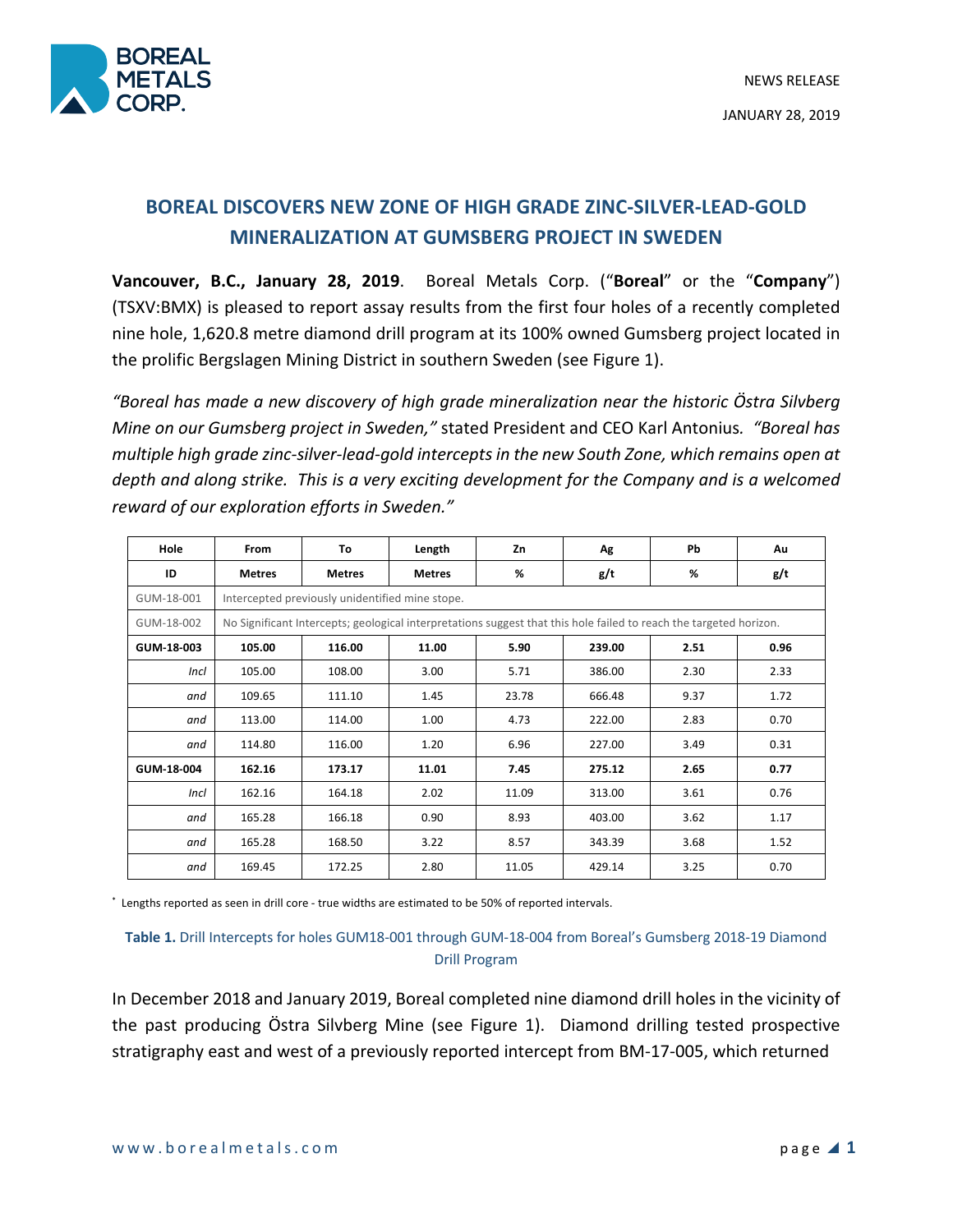



Figure 1. Plan Drilling Map showing the distribution of drill intercepts at Östra Silvberg.

10.94 metres of 16.97% zinc, 656.7 g/t silver, 8.52% lead and 0.76 g/t gold south of the main Östra Silvberg mine workings (see Boreal News Release dated February 28, 2018).

Drill holes GUM-18-003 and GUM-18-004 were drilled to the east and west of the high grade mineralization identified by Boreal in BM-17-005, and both returned 11.0 metre high grade intercepts containing veinlet, disseminated, semi-massive and massive sulphide mineralization. These intercepts are interpreted to be part of a steeply eastward plunging mineralized body that is spatially separated from the historically defined Östra Silvberg Mine footprint. Drill holes BOL-009, BM-17-005, GUM-18-003 and GUM-18-004 demonstrate over 130 metres of down plunge continuity (see Figure 2).

Cosmetically similar zones of disseminated, veinlet, and vein hosted semi-massive and massive sulphides were also cut in step-out holes GUM-18-006 and GUM-18-008, which were drilled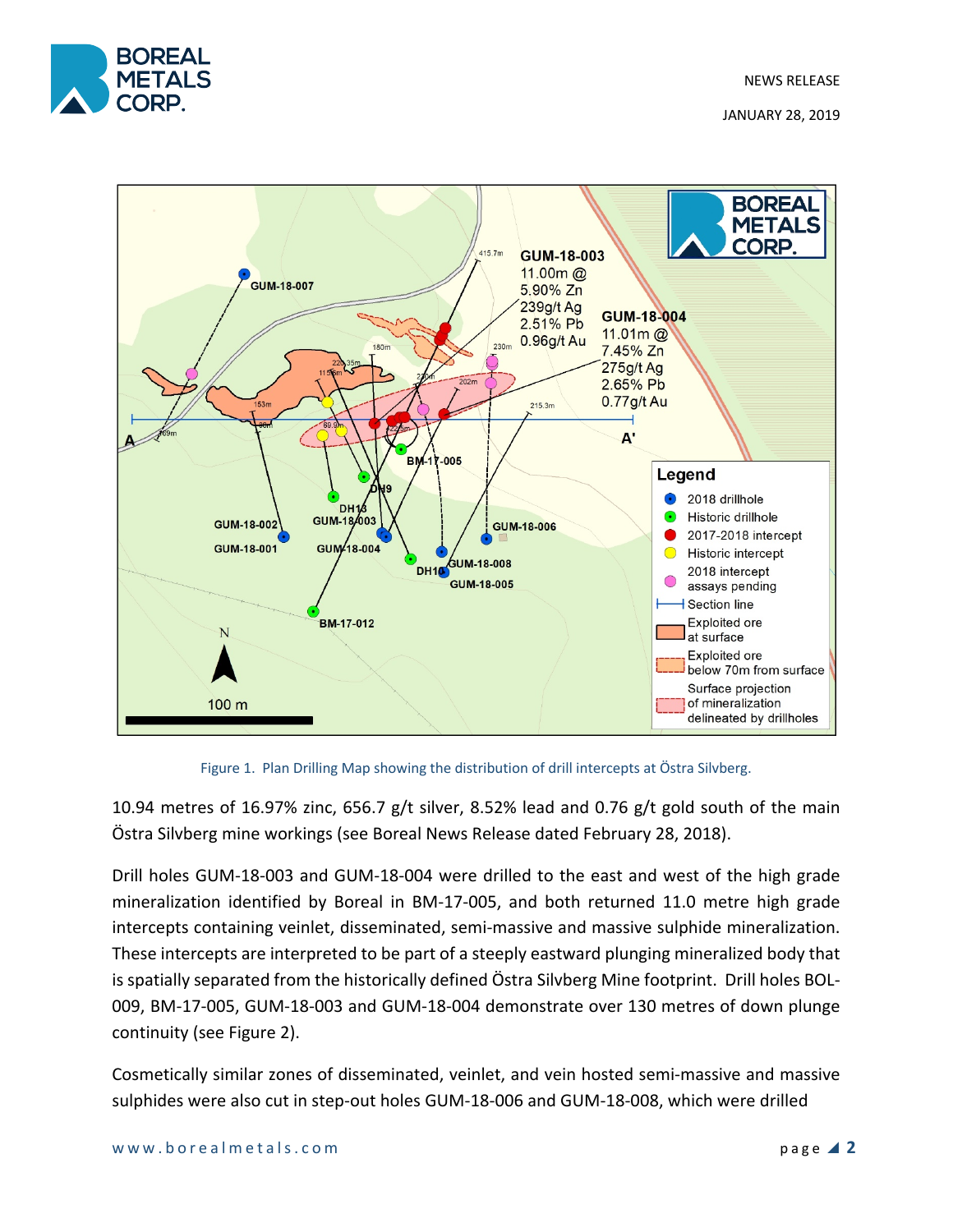





below and to the east of the intercepts reported in BM-17-005, GUM-18-003 and GUM-18-004. Analytical results from holes GUM-18-006 and GUM-18-008 are expected in the coming weeks. Together, this group of six drill intercepts constitutes an expanding zone of newly recognized mineralization that remains open to the east and at depth.

## **The Gumsberg Project**

The strategically situated Gumsberg project consists of six exploration licenses in the Bergslagen Mining District of southern Sweden totaling over 18,300 hectares, where multiple zones of VMS style mineralization occur. The project is road accessible year-round with nearby access to skilled labour, power and rail. The VMS mineralization at Gumsberg was mined from the 13th century through the early 1900s, with over 30 historic mines present on the property, most notably the Östra Silvberg Mine which was the largest silver mine in Sweden between 1250 and 1590.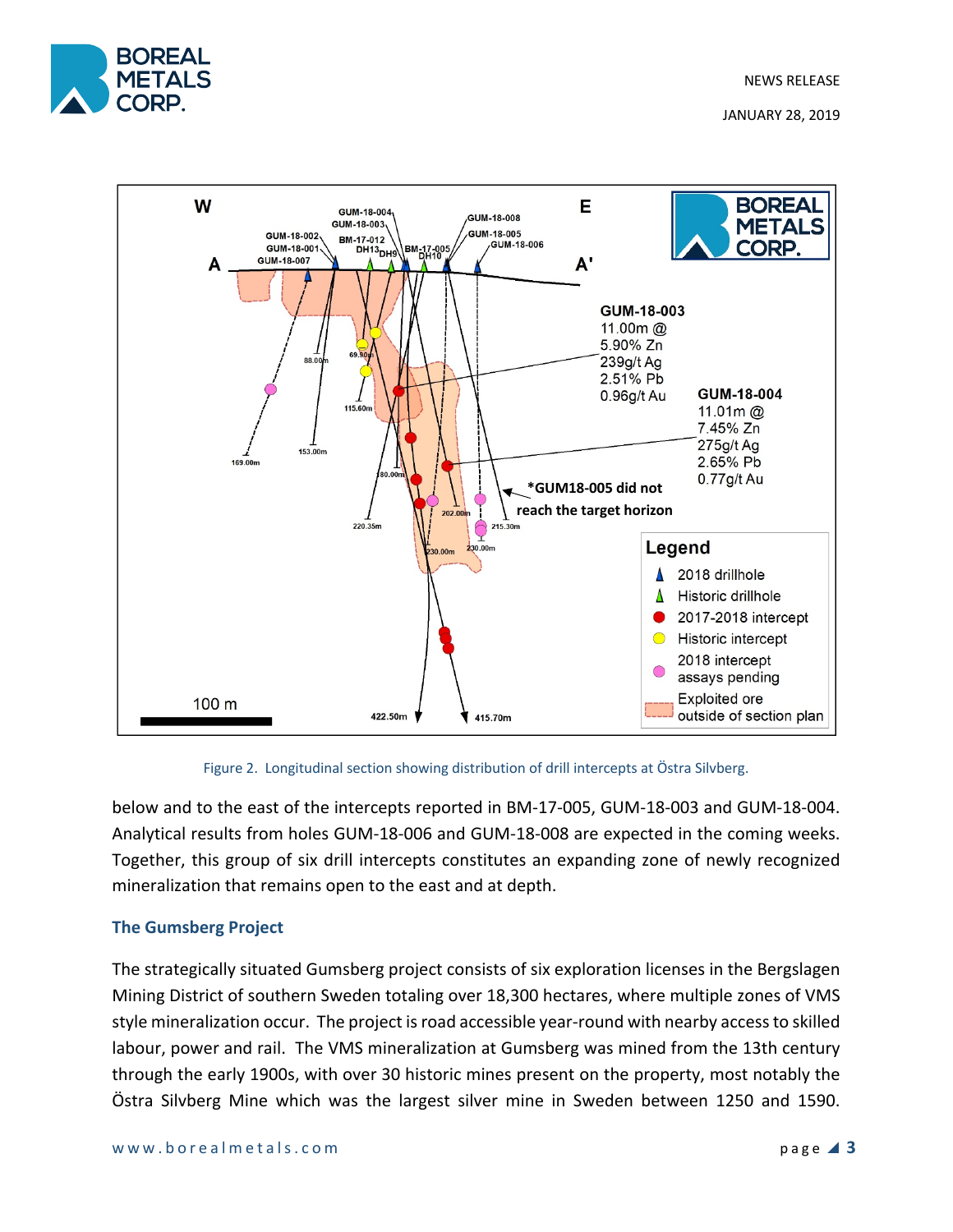

Despite its long-lived production history, relatively little modern exploration has taken place on the project. New geologic interpretations, geophysical surveys and reconnaissance drilling have led to the identification of multiple new exploration targets near the historic workings

## **Quality Control, Quality Assurance and Core Handling Protocols**

Drill core is logged and prepped for sampling before submittal to ALS in Malå, Sweden where it is cut, bagged and prepped for analysis. Accredited control samples (blanks and accredited standards) are inserted into the sample intervals regularly. Samples are dried (if necessary), weighed, crushed (70% < 2mm), and riffle split into two fractions. One is retained (coarse reject) and the other is pulverized to 85% < 75µm. Pulps are analyzed by ultra-trace ICP-MS (ME-MS41) and ICP-AES Au-Pt-Pd (PGM-ICP23). Over detection limit samples are reanalyzed using ore grade ICP-AES by aqua regia (ME-OG46) or by AAS in the case of high grade zinc (Zn-AAORE).

## **Qualified Person**

Daniel MacNeil, P.Geo, a Qualified Person as defined by National Instrument 43-101, has read and approved all technical and scientific information contained in this news release. Mr. MacNeil is Vice President Exploration for Boreal Metals Corp.

## **About Boreal Metals Corp.**

Boreal is a mineral exploration company focused on the discovery of zinc, copper, silver, gold and cobalt deposits in exceptional, historical mining project areas spanning Sweden and Norway. The Company aims to discover new economic mineral deposits in known mining districts that have seen little or no modern exploration techniques. The Company is led by an experienced management team and technical team, with successful track records in mineral discovery, mining development and financing.

## **On behalf of Boreal Metals Corp.**

#### Karl Antonius, President

For more information on Boreal please visit the Company website at www.borealmetals.com or contact Alexandra Woodyer Sherron at +1.604.922.8810 or info@borealmetals.com.